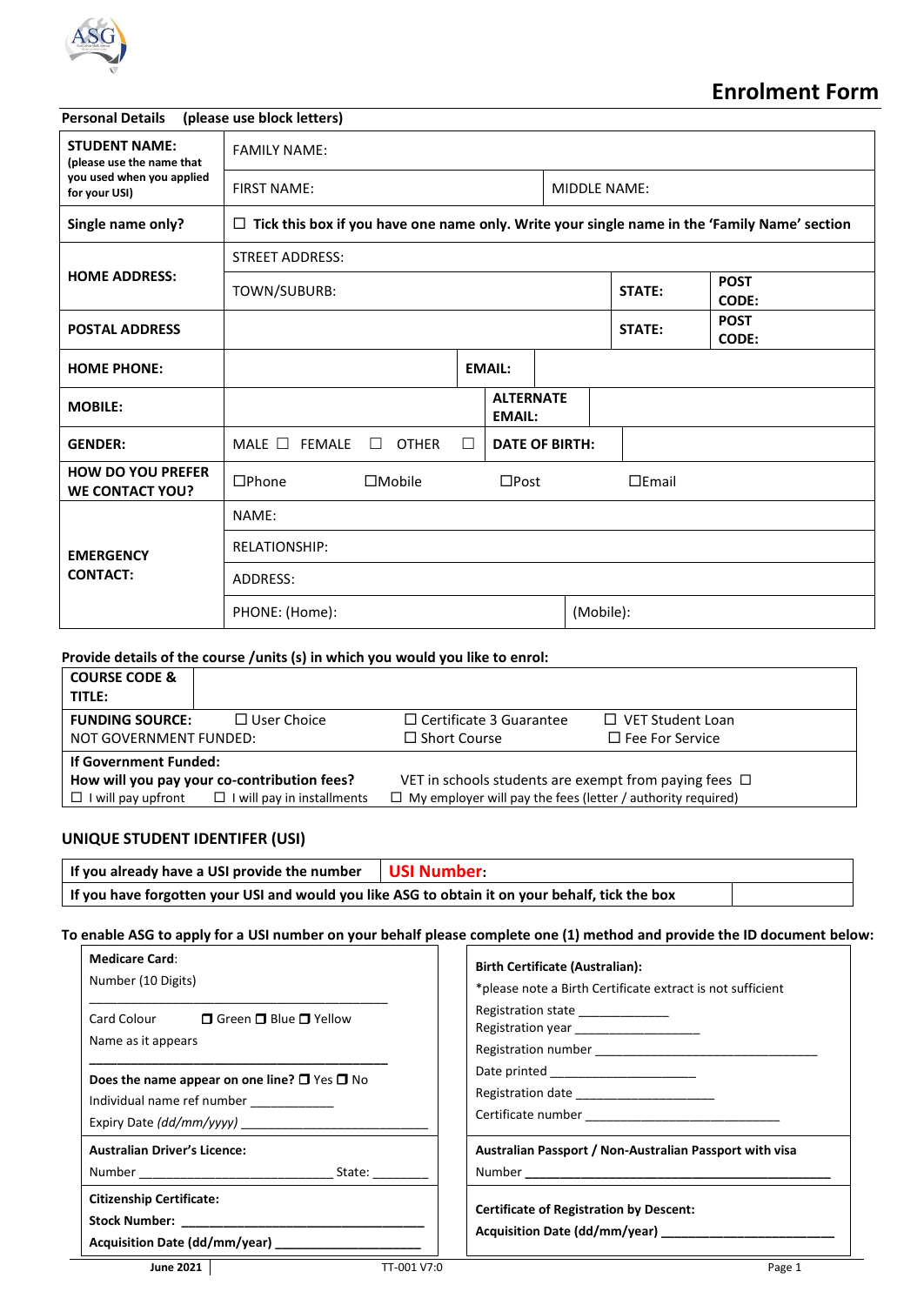| Other Personal Details (Required by Government Authority)                                                                                                                                                                                                                                                                                                                                                                                                                                                                                                                                                                                                               |                                                                                                                                                                                                                                                                                  | <b>Enrolment Form</b>                                                                                                                    |
|-------------------------------------------------------------------------------------------------------------------------------------------------------------------------------------------------------------------------------------------------------------------------------------------------------------------------------------------------------------------------------------------------------------------------------------------------------------------------------------------------------------------------------------------------------------------------------------------------------------------------------------------------------------------------|----------------------------------------------------------------------------------------------------------------------------------------------------------------------------------------------------------------------------------------------------------------------------------|------------------------------------------------------------------------------------------------------------------------------------------|
| <b>Residency</b><br>Were you born in Australia $\Box$ Yes                                                                                                                                                                                                                                                                                                                                                                                                                                                                                                                                                                                                               |                                                                                                                                                                                                                                                                                  |                                                                                                                                          |
| Residency status: $\Box$ Australian Citizen                                                                                                                                                                                                                                                                                                                                                                                                                                                                                                                                                                                                                             | $\Box$ Permanent Resident $\Box$ Permanent Humanitarian Visa $\Box$ Other Visa<br>In which year did you arrive in Australia                                                                                                                                                      |                                                                                                                                          |
| <b>Language and Diversity</b><br>Are you of Aboriginal or Torres Strait Islander Origin?<br>D Yes (please indicate below)<br>$\Box$ Aboriginal<br>$\Box$ Torres Strait Islander                                                                                                                                                                                                                                                                                                                                                                                                                                                                                         |                                                                                                                                                                                                                                                                                  | $\square$ No<br>$\Box$ Both                                                                                                              |
| What language do you mainly speak at home? $\Box$ English only                                                                                                                                                                                                                                                                                                                                                                                                                                                                                                                                                                                                          |                                                                                                                                                                                                                                                                                  | $\Box$ Other                                                                                                                             |
| <b>Special Needs</b>                                                                                                                                                                                                                                                                                                                                                                                                                                                                                                                                                                                                                                                    |                                                                                                                                                                                                                                                                                  |                                                                                                                                          |
| Do you consider yourself to have a disability, impairment or long term condition which may affect your studies?                                                                                                                                                                                                                                                                                                                                                                                                                                                                                                                                                         | $\square$ No                                                                                                                                                                                                                                                                     |                                                                                                                                          |
| $\Box$ Yes (please indicate below the area/s of impairment)<br>$\Box$ Hearing/Deaf<br>$\Box$ Intellectual<br>$\Box$ Acquired Brain Impairment<br>$\Box$ Vision                                                                                                                                                                                                                                                                                                                                                                                                                                                                                                          | $\Box$ Learning<br>$\Box$ Medical Condition<br>$\Box$ Mental Illness<br>□ Physical/Mobility                                                                                                                                                                                      |                                                                                                                                          |
| If yes, our student support person will discuss this with you face to face to determine if you require additional assistance.<br>$\bullet$                                                                                                                                                                                                                                                                                                                                                                                                                                                                                                                              |                                                                                                                                                                                                                                                                                  |                                                                                                                                          |
| <b>Education Details</b> - What best describes your highest completed school level? (Please tick ONE box only)                                                                                                                                                                                                                                                                                                                                                                                                                                                                                                                                                          |                                                                                                                                                                                                                                                                                  |                                                                                                                                          |
|                                                                                                                                                                                                                                                                                                                                                                                                                                                                                                                                                                                                                                                                         |                                                                                                                                                                                                                                                                                  |                                                                                                                                          |
| $\Box$ Completed a Year 12 qualification or equivalent<br>Completed a Year 10 qualification or equivalent<br>$\Box$<br>$\Box$ Completed Year 8 or below                                                                                                                                                                                                                                                                                                                                                                                                                                                                                                                 | $\Box$ Completed a Year 11 qualification or equivalent<br>$\Box$ Completed a Year 9 qualification or equivalent                                                                                                                                                                  | $\Box$ Never completed any primary or secondary level education                                                                          |
| <b>Prior Education - Have you successfully completed prior education</b>                                                                                                                                                                                                                                                                                                                                                                                                                                                                                                                                                                                                | $\square$ Yes<br>$\Box$ No                                                                                                                                                                                                                                                       | (If yes, tick ANY applicable boxes)                                                                                                      |
| $\Box$ Certificate I<br>$\Box$ Certificate II<br>$\Box$ Advanced Diploma or Associate Degree<br>$\Box$ Diploma Level<br>$\Box$ Other education (including certificates or overseas qualifications not listed above)                                                                                                                                                                                                                                                                                                                                                                                                                                                     | $\Box$ Certificate III (or trade certificate)<br>$\Box$ Bachelor Degree or Higher                                                                                                                                                                                                | $\Box$ Certificate IV (or advanced certificate/technician)                                                                               |
| <b>Employment Status</b>                                                                                                                                                                                                                                                                                                                                                                                                                                                                                                                                                                                                                                                |                                                                                                                                                                                                                                                                                  |                                                                                                                                          |
| $\Box$ Full Time Employee<br>$\Box$ Part Time Employee<br>Reason for Study - From the following list, which best describes your main reason for undertaking this course?                                                                                                                                                                                                                                                                                                                                                                                                                                                                                                | $\Box$ Self employed – not employing others<br>$\Box$ Self employed – employing others<br>$\Box$ Employed-unpaid worker in a family business                                                                                                                                     | $\Box$ Unemployed – seeking full-time work<br>$\Box$ Unemployed - seeking part-time work<br>$\Box$ Not employed – not seeking employment |
| $\Box$ to get a job<br>$\Box$ to develop my existing business<br>$\Box$ to get a better job/promotion $\Box$ it was a requirement of my job<br>$\Box$ to get into another course of study $\Box$ for personal interest or self-development $\Box$ To get skills for community/voluntary work $\Box$ Other                                                                                                                                                                                                                                                                                                                                                               | $\Box$ to start my own business $\Box$ to try for a different career<br>$\Box$ I wanted extra skills for my job                                                                                                                                                                  |                                                                                                                                          |
| <b>Student Declaration</b>                                                                                                                                                                                                                                                                                                                                                                                                                                                                                                                                                                                                                                              |                                                                                                                                                                                                                                                                                  |                                                                                                                                          |
| I declare that, to the best of my knowledge, the information on in this form and the supporting evidence supplied by me is true and correct in all regards.<br>I understand that it is a criminal offence to provide false or misleading information<br>$\bullet$<br>I have read and understood the Privacy Notice<br>$\bullet$<br>I have read and understood the Enrolment Terms and Conditions<br>$\bullet$<br>I consent to the Marketing Authority Statement<br>$\bullet$<br>$\bullet$<br>I am fully aware of the requirements of the qualification I have applied for<br>$\bullet$<br>$\bullet$<br>Appeals, Rights and Responsibilities available at www.asg.edu.au | I understand that the cost of any loss or damage to a Learner Resource issued to me by Australian Skills Group is my responsibility<br>I am fully aware and agree to Australian Skills Group Policies and Procedures including the information regarding Privacy, Complaints and |                                                                                                                                          |
|                                                                                                                                                                                                                                                                                                                                                                                                                                                                                                                                                                                                                                                                         |                                                                                                                                                                                                                                                                                  | Date: ________                                                                                                                           |
|                                                                                                                                                                                                                                                                                                                                                                                                                                                                                                                                                                                                                                                                         |                                                                                                                                                                                                                                                                                  | Date: ________                                                                                                                           |

 **\****Parental/guardian consent is required for all students under the age of 18.*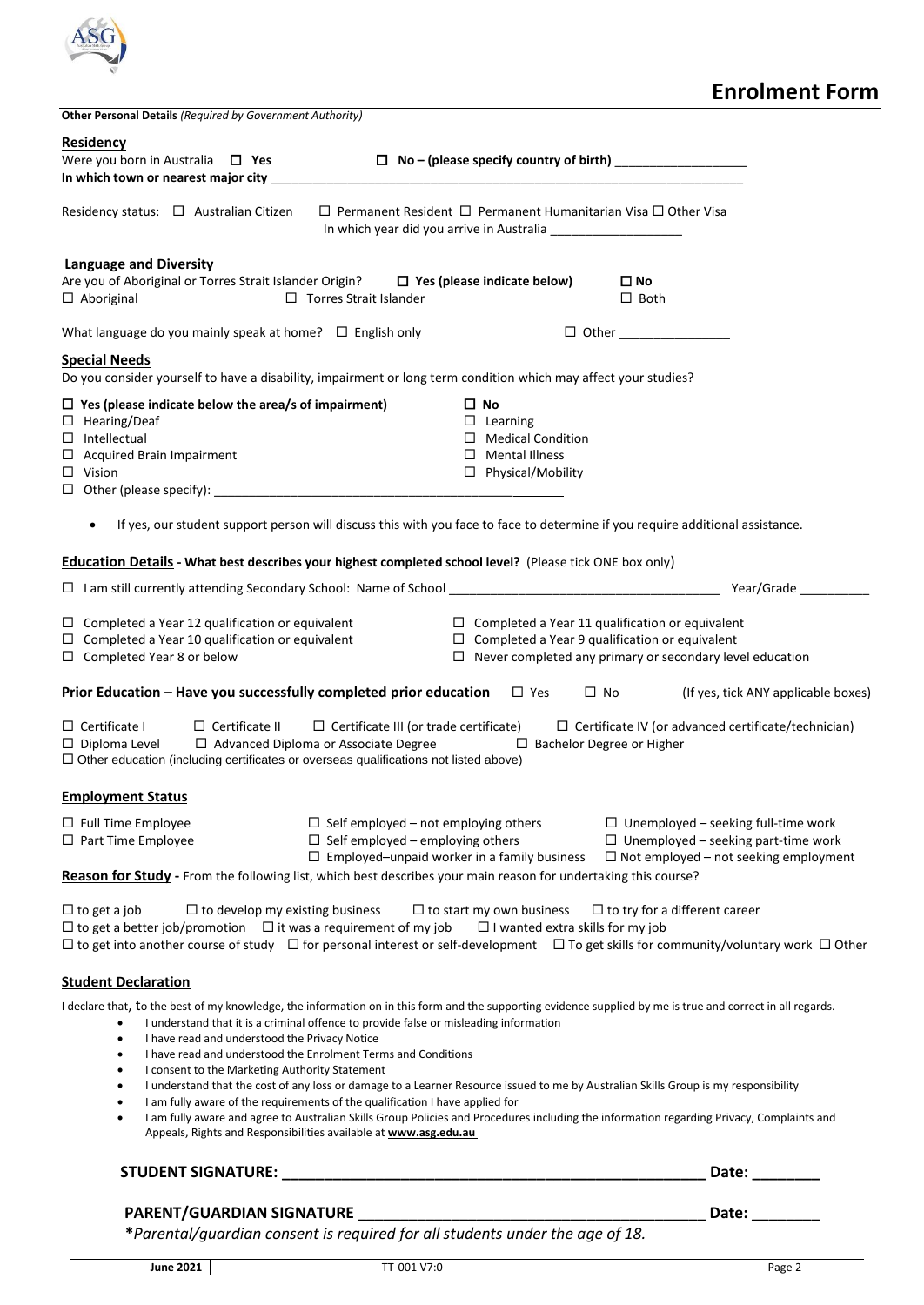

# **UNIQUE STUDENT IDENTIFER (USI) INFORMATION & REGISTRATION FORM**

**From 1 January 2015, we, Australian Skills Group, can be prevented from issuing you with a nationally recognised VET qualification or statement of attainment when you complete your course if you do not have a Unique Student Identifier (USI).** In addition, we are required to include your USI in the data we submit to NCVER. If you have not yet obtained a USI you can apply for it directly a[t https://www.usi.gov.au/students/create-your-usi](https://www.usi.gov.au/students/create-your-usi) on a computer or mobile device.

#### **What is a USI and why do you need one?**

A Unique Student Identifier (USI) is a reference number made up of numbers and letters that gives you access to your USI account. Your USI account is linked to the National Vocational Education and Training (VET) Data Collection & allow you to see all of your nationally recognised training results (after 1 January 2015) from all RTOs including all completed units of competency and qualifications.

The USI will make it easier for you to find and collate your VET achievements into a single authenticated transcript. It will also ensure that your VET records are not lost.

#### **USI application through Australian Skills Group**

If you do not already have a Unique Student Identifier (USI) and you want ASG to apply for a USI on your behalf, you must authorise us to do so and declare that you have read the privacy information at [https://www.usi.gov.au/documents/privacy-notice-when](https://www.usi.gov.au/documents/privacy-notice-when-rto-applies-their-behalf)[rto-applies-their-behalf.](https://www.usi.gov.au/documents/privacy-notice-when-rto-applies-their-behalf) You must also provide some additional information and supporting ID documentation as noted on the front of this form so that we can apply for a USI on your behalf.

#### **Collection & Use of USI Information**

ASG will provide to the Registrar the following items of personal information about you:

- your name, including first or given name(s), middle name(s) and surname or family name as they appear in an identification document;
- your date of birth, as it appears, if shown, in the chosen document of identity;
- your city or town of birth;
- your country of birth;
- your gender; and
- your contact details.

In accordance with section 11 of the Student Identifiers Act 2014 Cth (SI Act), we will securely destroy personal information which we collect from you solely for the purpose of applying for a USI on your behalf as soon as practicable after the USI application has been made or the information is no longer needed for that purpose, unless we are required by or under any law to retain it.

The personal information about you that we provide to the Registrar, including your identity information, is protected by the Privacy Act 1988 Cth (Privacy Act). The collection, use and disclosure of your USI are protected by the SI Act.

If you ask ASG to make an application for a student identifier on your behalf, ASG will have to declare that ASG has complied with certain terms and conditions to be able to access the online student identifier portal and submit this application, including a declaration that ASG has given you the following privacy notice:

You are advised and agree that you understand and consent that the personal information you provide to us in connection with your application for a USI:

- is collected by the Registrar for the purposes of:
	- o applying for, verifying and giving a USI;
	- o resolving problems with a USI; and
	- o creating authenticated vocational education and training (VET) transcripts
- may be disclosed to:
	- o Commonwealth and State/Territory government departments and agencies and statutory bodies performing functions relating to VET for: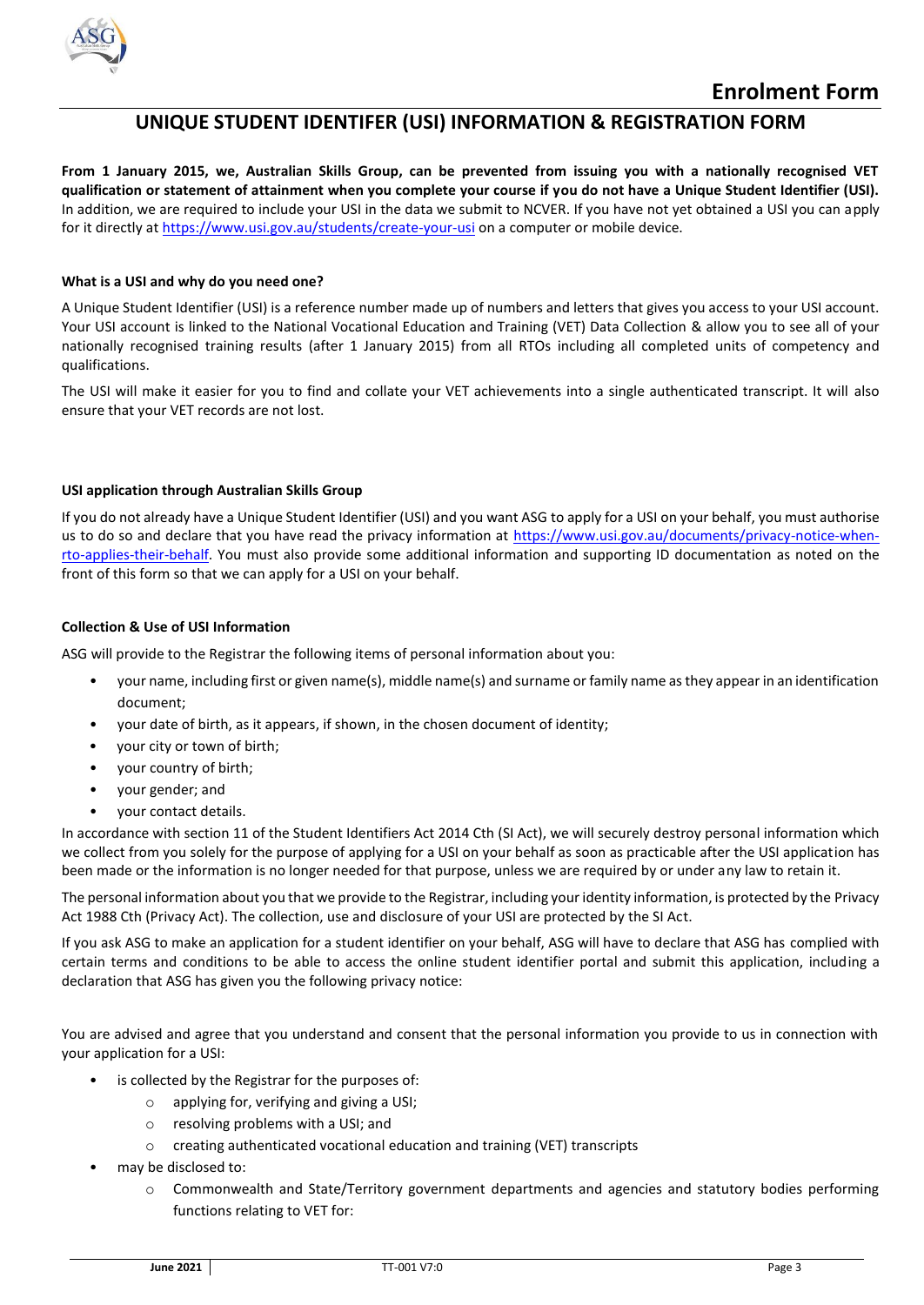

# **Enrolment Form**

- the purposes of administering and auditing Vocational Education and Training (VET), VET providers and VET programs;
- education related policy and research purposes; and
- to assist in determining eligibility for training subsidies;
- o VET Regulators to enable them to perform their VET regulatory functions;
- o VET Admission Bodies for the purposes of administering VET and VET programs;
- o current and former Registered Training Organisations to enable them to deliver VET courses to the individual, meet their reporting obligations under the VET standards and government contracts and assist in determining eligibility for training subsidies;
- o schools for the purposes of delivering VET courses to the individual and reporting on these courses;
- $\circ$  the National Centre for Vocational Education Research for the purpose of creating authenticated VET transcripts, resolving problems with USIs and for the collection, preparation and auditing of national VET statistics;
- o researchers for education and training related research purposes;
- $\circ$  any other person or agency that may be authorised or required by law to access the information;
- o any entity contractually engaged by the Student Identifiers Registrar to assist in the performance of his or her functions in the administration of the USI system; and
- will not otherwise be disclosed without your consent unless authorised or required by or under law.

#### **Privacy policies and complaints**

You can find further information on how the Registrar collects, uses and discloses personal information about you in the Registrar's Privacy Policy a[t https://www.usi.gov.au/about-us/privacy](https://www.usi.gov.au/about-us/privacy) or by contacting the Registrar a[t usi@industry.gov.au](file:///C:/Users/Peter/AppData/KBradley/AppData/Local/Microsoft/Windows/Temporary%20Internet%20Files/Content.IE5/AppData/Local/Microsoft/Windows/Temporary%20Internet%20Files/Content.Outlook/AppData/Local/Microsoft/Windows/Temporary%20Internet%20Files/terry.taylor/Documents/usi@industry.gov.au) or telephone **1300 857 536**. The Registrar's Privacy Policy contains information about how you may access and seek correction of the personal information held about you and how you may make a complaint about a breach of privacy by the Registrar in connection with the USI and how such complaints will be dealt with.

You may also make a complaint to the Information Commissioner about an interference with privacy pursuant to the Privacy Act, which includes the following:

- misuse or interference of or unauthorised collection, use, access, modification or disclosure of USIs; and
- a failure by Us to destroy personal information collected by you only for the purpose of applying for a USI on your behalf.

For information about how ASG collects, uses and discloses your personal information generally, including how you can make a complaint about a breach of privacy, please refer to ASG privacy policy.

#### **DECLARATION**

I request that ASG apply for a USI on my behalf and I confirm that I understand the information regarding the sharing of my personal details above.

**I** (*NAME*) \_\_\_\_\_\_\_\_\_\_\_\_\_\_\_\_\_\_\_\_\_\_\_\_\_\_\_\_\_\_\_\_\_\_\_\_\_\_\_\_\_\_\_\_\_\_\_\_\_\_\_\_\_\_\_\_\_\_\_\_\_\_\_\_\_\_\_\_\_\_\_\_\_\_\_\_\_ authorise

**AUSTRALIAN SKILLS GROUP** to apply pursuant to sub-section 9(2) of the Student Identifiers Act 2014, for a USI on my behalf.

 $\Box$  I have read and I consent to the collection, use and disclosure of my personal information (which may include sensitive information) pursuant to the information detailed at [https://www.usi.gov.au/documents/privacy-notice](https://www.usi.gov.au/documents/privacy-notice-when-rto-applies-their-behalf)[when-rto-applies-their-behalf](https://www.usi.gov.au/documents/privacy-notice-when-rto-applies-their-behalf)

| Signature of acceptance by student: | <b>Date</b> |
|-------------------------------------|-------------|
| <b>PARENT/GUARDIAN SIGNATURE</b>    | Date:       |

 **\****Parental/guardian consent is required for all students under the age of 18.*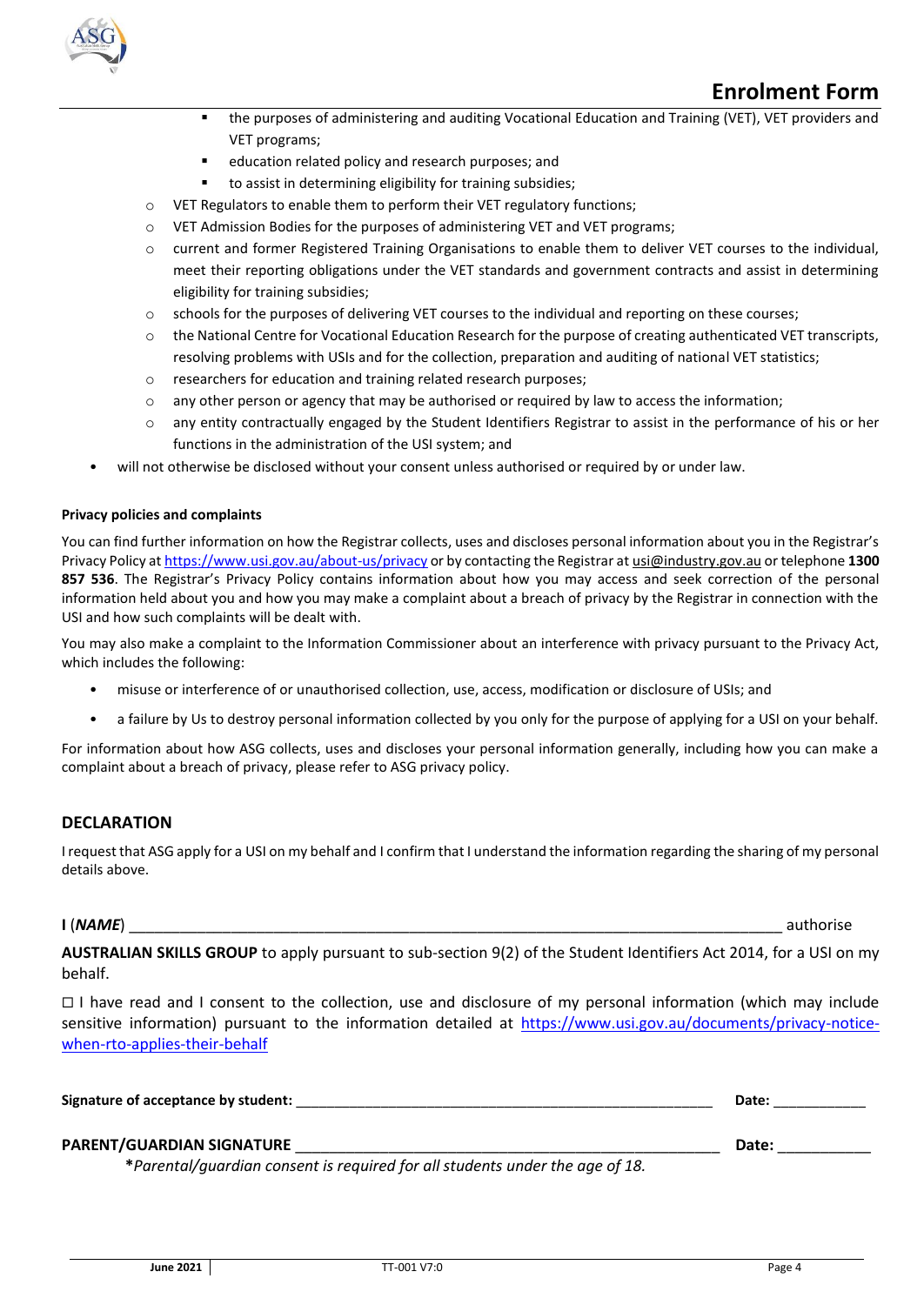

# **Privacy Notice**

**Why we collect your personal information:**

As a registered training organisation (RTO), Australian Skills Group collect your personal information so we can process and manage your enrolment in a vocational education and training (VET) course with us. If you do not provide us with the personal information requested, we may be unable to process your enrolment application.

## **How we use your personal information:**

We use your personal information to enable us to deliver VET courses to you, and otherwise, as needed, to comply with our obligations as an RTO.

## **How we disclose your personal information**

We are required by law (under the National Vocational Education and Training Regulator Act 2011 (Cth) (NVETR Act) to disclose the personal information we collect about you to the National VET Data Collection kept by the National Centre for Vocational Education Research Ltd (NCVER). The NCVER is responsible for collecting, managing, analysing and communicating research and statistics about the Australian VET sector.

Other third parties to whom we may be required to disclose your personal information include:

- the national VET Regulator Australian Skills Quality Authority (ASQA).
- the Commonwealth government and authorised agencies
- state training authorities where funded training is undertaken
- Employers where you are enrolled in training paid by the employer
- School id f you are a secondary student undertaking a VET program through ASG
- School if you are a secondary student undertaking VET, including a school-based apprenticeship, traineeship or VET in Schools program;

#### **How the NCVER and other bodies handle your personal information**

The NCVER will collect, hold, use and disclose your personal information in accordance with the law, including the Privacy Act 1988 (Cth) (Privacy Act) and the NVETR Act. Your personal information may be used and disclosed by NCVER for purposes that include populating authenticated VET transcripts; administration of VET; facilitation of statistics and research relating to education, including surveys and data linkage; and understanding the VET market.

The NCVER is authorised to disclose information to the Australian Government Department of Education, Skills and Employment (DESE), Commonwealth authorities, State and Territory authorities (other than registered training organisations) that deal with matters relating to VET and VET regulators for the purposes of those bodies, including to enable:

- administration of VET, including program administration, regulation, monitoring and evaluation
- facilitation of statistics and research relating to education, including surveys and data linkage
- understanding how the VET market operates, for policy, workforce planning and consumer information.

The NCVER may also disclose personal information to persons engaged by NCVER to conduct research on NCVER's behalf.

The NCVER does not intend to disclose your personal information to any overseas recipients. For more information about how the NCVER will handle your personal information please refer to the NCVER's Privacy Policy at [www.ncver.edu.au/privacy.](http://www.ncver.edu.au/privacy)

If you would like to seek access to or correct your information, in the first instance, please contact us using the contact details listed below.

DESE is authorised by law, including the Privacy Act and the NVETR Act, to collect, use and disclose your personal information to fulfil specified functions and activities. For more information about how the DESE will handle your personal information, please refer to the DESE VET Privacy Notice a[t https://www.dese.gov.au/national-vet-data/vet](https://www.dese.gov.au/national-vet-data/vet-privacy-notice)[privacy-notice](https://www.dese.gov.au/national-vet-data/vet-privacy-notice)